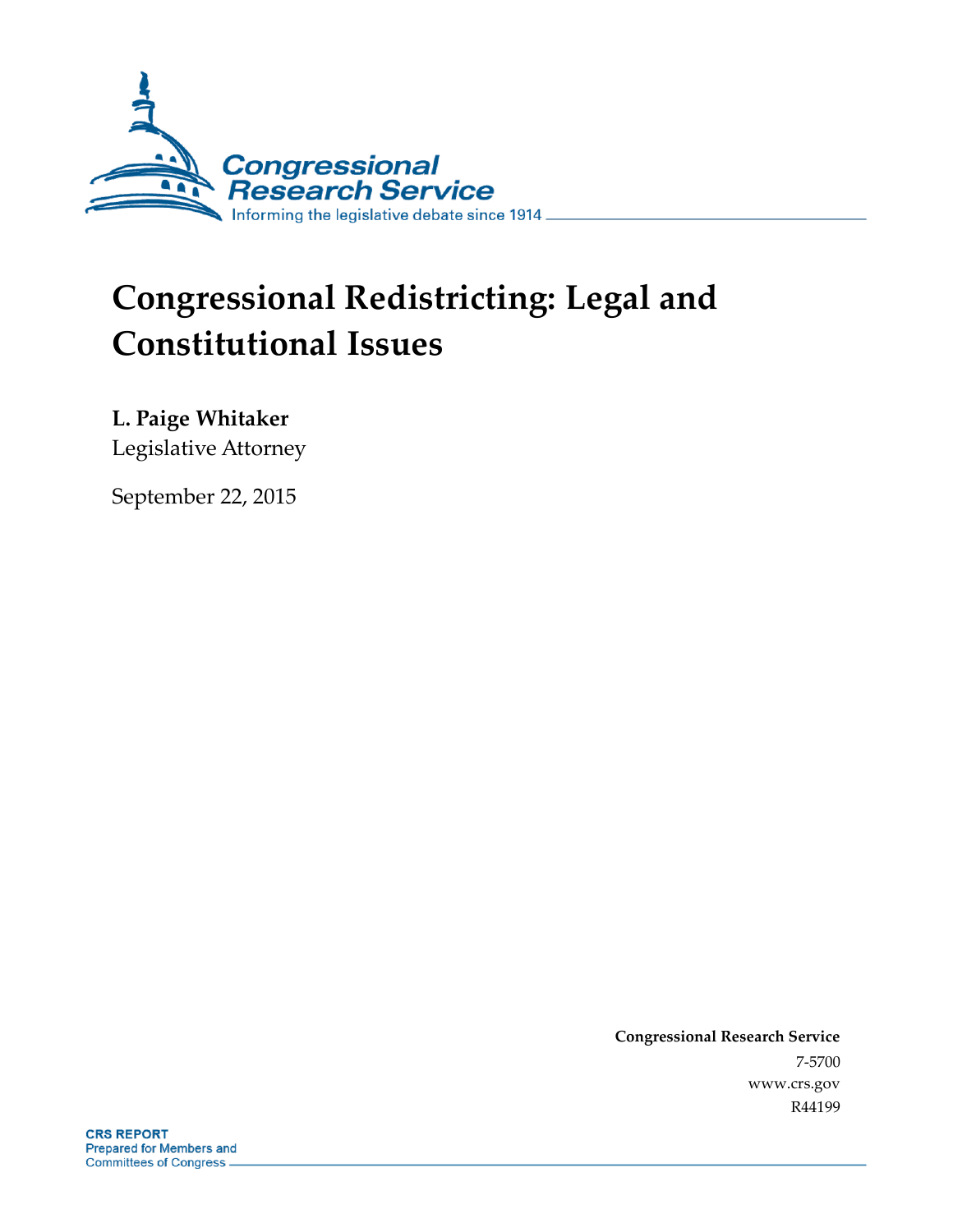# **Summary**

Congressional redistricting is the drawing of district boundaries from which the people choose their representatives to the U.S. House of Representatives. The legal framework for congressional redistricting resides at the intersection of the Constitution's limits and powers, requirements prescribed under federal law, and the various processes imposed by the states. Prior to the 1960s, court challenges to redistricting plans were considered non-justiciable political questions that were most appropriately addressed by the political branches of government, not the judiciary. In 1962, in the landmark ruling of *Baker v. Carr*, the Supreme Court pivoted and held that a constitutional challenge to a redistricting plan was not a political question and was justiciable. Since then, a series of constitutional and legal challenges have significantly shaped how congressional districts are drawn.

#### **Key Takeaways from This Report**

- The Constitution requires that each congressional district contain approximately the same population. This equality standard was set forth by the Supreme Court in a series of cases articulating the principle of "one person, one vote." In order to comport with the equality standard, at least every 10 years, in response to changes in the number of Representatives or shifts in population, most states are required to draw new congressional district boundaries.
- Congressional districts are also required to comply with Section 2 of the Voting Rights Act (VRA), prohibiting any voting qualification or practice—including congressional redistricting plans—that results in the denial or abridgement of the right to vote based on race, color, or membership in a language minority.
- Under certain circumstances, the VRA may require the creation of one or more "majority-minority" districts, in which a racial or language minority group comprises a voting majority. However, if race is the predominant factor in the drawing of district lines, then a "strict scrutiny" standard of review applies. A recent Supreme Court ruling, *Alabama Legislative Black Caucus v. Alabama*, set forth standards for determining whether race is a predominant factor in creating a redistricting map when considering a Fourteenth Amendment equal protection claim.
- *Alabama* also held that the inoperable preclearance requirement in Section 5 of the VRA does not require that a new redistricting plan maintain the same percentage of minority voters in a majority-minority district. Instead, the Court held that Section 5 requires that the plan maintain a minority's ability to elect candidates of choice.
- The Supreme Court recently held, in *Arizona State Legislature v. Arizona Independent Redistricting Commission*, that states can establish independent commissions, by ballot initiative, to conduct congressional redistricting.
- This term the Supreme Court will hear *Harris v. Arizona Independent Redistricting Commission*, which presents the question of whether partisanship can justify differences in population; and *Evenwel v. Abbott*, which involves the issue of who should be counted within districts in order to achieve district equality, e.g., total population or eligible voters. Although these cases are currently limited to state legislative redistricting, broad rulings by the Court might also impact congressional redistricting.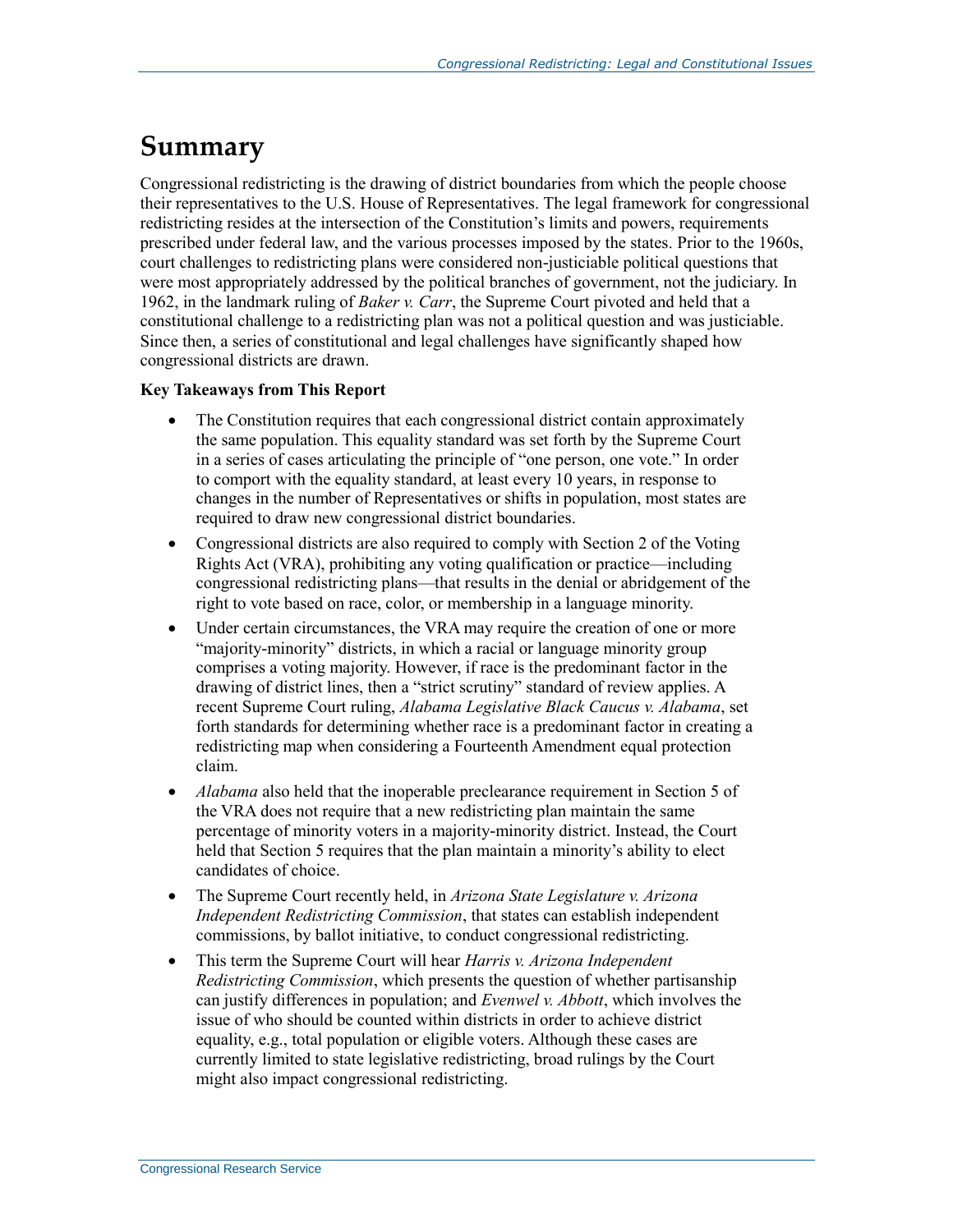# **Contents**

| Pending Supreme Court Case on State Legislative Redistricting: <i>Harris v.</i> |  |
|---------------------------------------------------------------------------------|--|
|                                                                                 |  |
|                                                                                 |  |
| Pending Supreme Court Case on State Legislative Redistricting: Evenwel v.       |  |
|                                                                                 |  |
|                                                                                 |  |
| What Are the Limits Under the Fourteenth Amendment Equal Protection Clause? 9   |  |
|                                                                                 |  |
|                                                                                 |  |
|                                                                                 |  |

# **Contacts**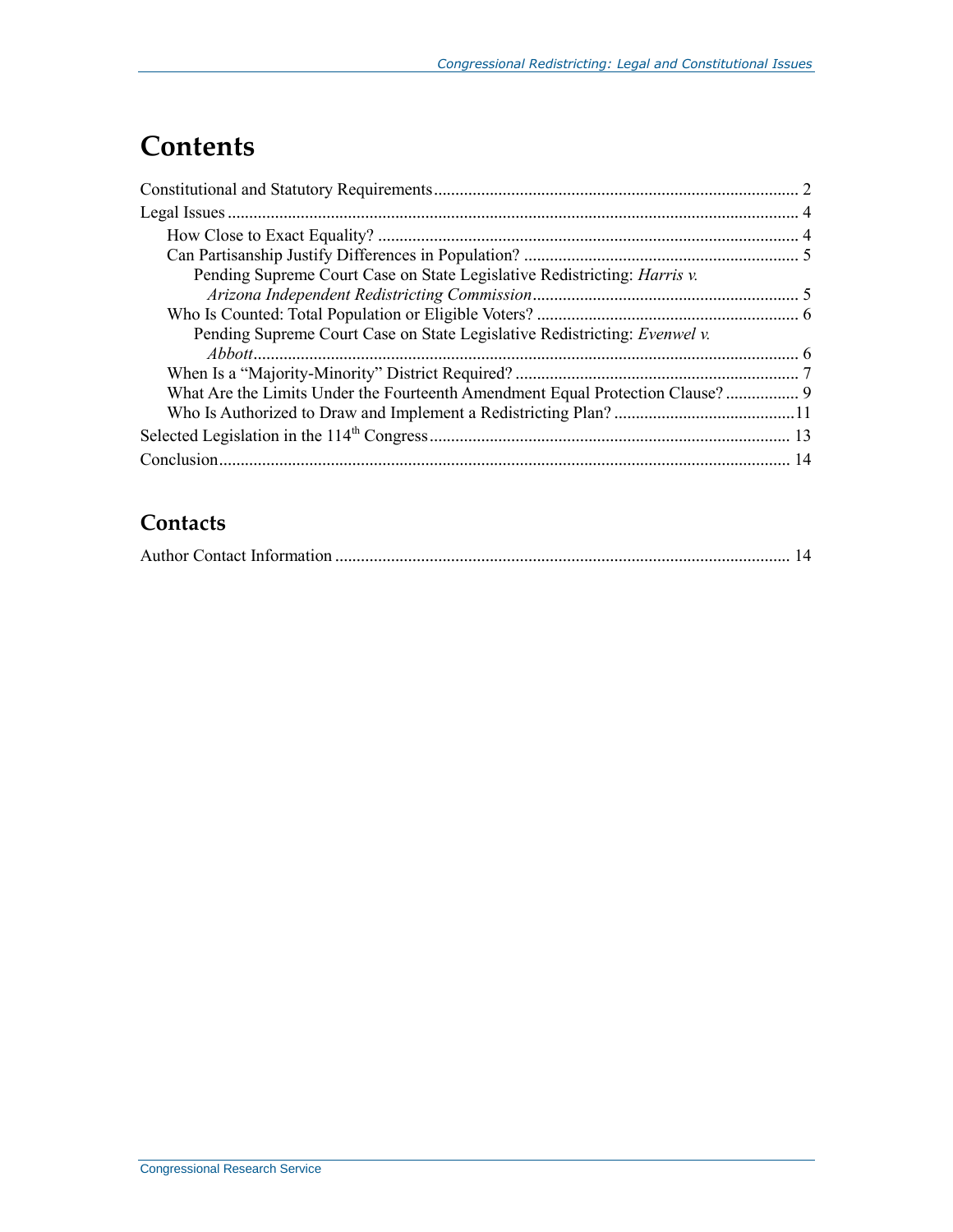During the New York debates ratifying the U.S. Constitution, Alexander Hamilton commented that "the true principle of a republic is, that the people should choose whom they please to govern them."  $\frac{1}{1}$  This principle is embodied in congressional redistricting, the drawing of district boundaries from which the people choose their representatives to the U.S. House of Representatives.<sup>2</sup>

Prior to the 1960s, court challenges to redistricting plans were considered non-justiciable political questions that were most appropriately addressed by the political branches of government, not the judiciary. In 1962, in the landmark ruling of *Baker v. Carr,* 3 the Supreme Court pivoted and held that a constitutional challenge to a redistricting plan was not a political question and was justiciable. Since then, a series of constitutional and legal challenges have significantly shaped how congressional districts are drawn. Furthermore, recent and pending Supreme Court cases will continue to impact the process of congressional redistricting, and the degree to which challenges to redistricting plans will be successful. For example, the Supreme Court recently clarified how a court should evaluate whether race was a predominant factor in the development of a redistricting plan when considering a Fourteenth Amendment equal protection claim.<sup>4</sup> It also recently upheld, under the Elections Clause, an Arizona constitutional provision, enacted by initiative, which established an independent commission for drawing congressional districts.<sup>5</sup>

During the upcoming 2015 term, the Court will continue to focus on redistricting. In one case, the Court will evaluate whether a state drawing its legislative districts based on total population, instead of eligible voters, complies with equal protection guarantees under the Fourteenth Amendment.<sup> $\overline{6}$ </sup> In another case, it will consider whether partisanship can justify differences in population among state legislative districts.<sup>7</sup> Although these two pending Supreme Court cases are currently limited to state legislative redistricting, broad rulings by the Court might impact congressional redistricting as well.

This report first examines key constitutional and federal statutory requirements applicable to congressional redistricting, including the standard for equality of population among districts, and the Voting Rights Act (VRA). It then analyzes case law interpreting the constitutional requirement of congressional district equality—the "one person, one vote" standard—including the degree to which districts must be drawn to achieve exact population equality. It also explores the unsettled questions of whether partisanship can justify differences in population, which the Supreme Court will be considering in *Harris v. Arizona Independent Redistricting Commission*, and who should be counted within districts in order to achieve district equality, which the Court will be considering in *Evenwel v. Abbott*. Next, it examines the application of Section 2 of the VRA to congressional redistricting, and relatedly, limits to VRA compliance under the Fourteenth Amendment. Case law in this area demonstrates a tension between compliance with the VRA and conformance with standards of equal protection. The report then addresses the Supreme Court's most recent redistricting decision, *Arizona State Legislature v. Arizona Independent Redistricting* 

<sup>&</sup>lt;sup>1</sup> 2 Debates on the Federal Constitution 257 (J. Elliot ed. 1876).

<sup>2</sup> For discussion of the processes of congressional apportionment and redistricting, see CRS Report R41357, *The U.S. House of Representatives Apportionment Formula in Theory and Practice*, by Royce Crocker, and CRS Report R42831, *Congressional Redistricting: An Overview*, by Royce Crocker.

<sup>&</sup>lt;sup>3</sup> 369 U.S. 186 (1962).

<sup>4</sup> *See* Ala. Black Caucus v. Alabama, 135 S.Ct. 1257 (2015), discussed *infra* at 10-11.

<sup>5</sup> *See* Ariz. State Legislature v. Ariz. Indep. Redistricting Comm'n , 135 S.Ct. 2652 (2015), discussed *infra* at 12-13.

<sup>6</sup> *See* Evenwel v. Abbott, No. 14-940, discussed *infra* at 6-8.

<sup>7</sup> *See* Harris v. Ariz. Indep. Redistricting Comm'n, No. 14-232, discussed *infra* at 5-6.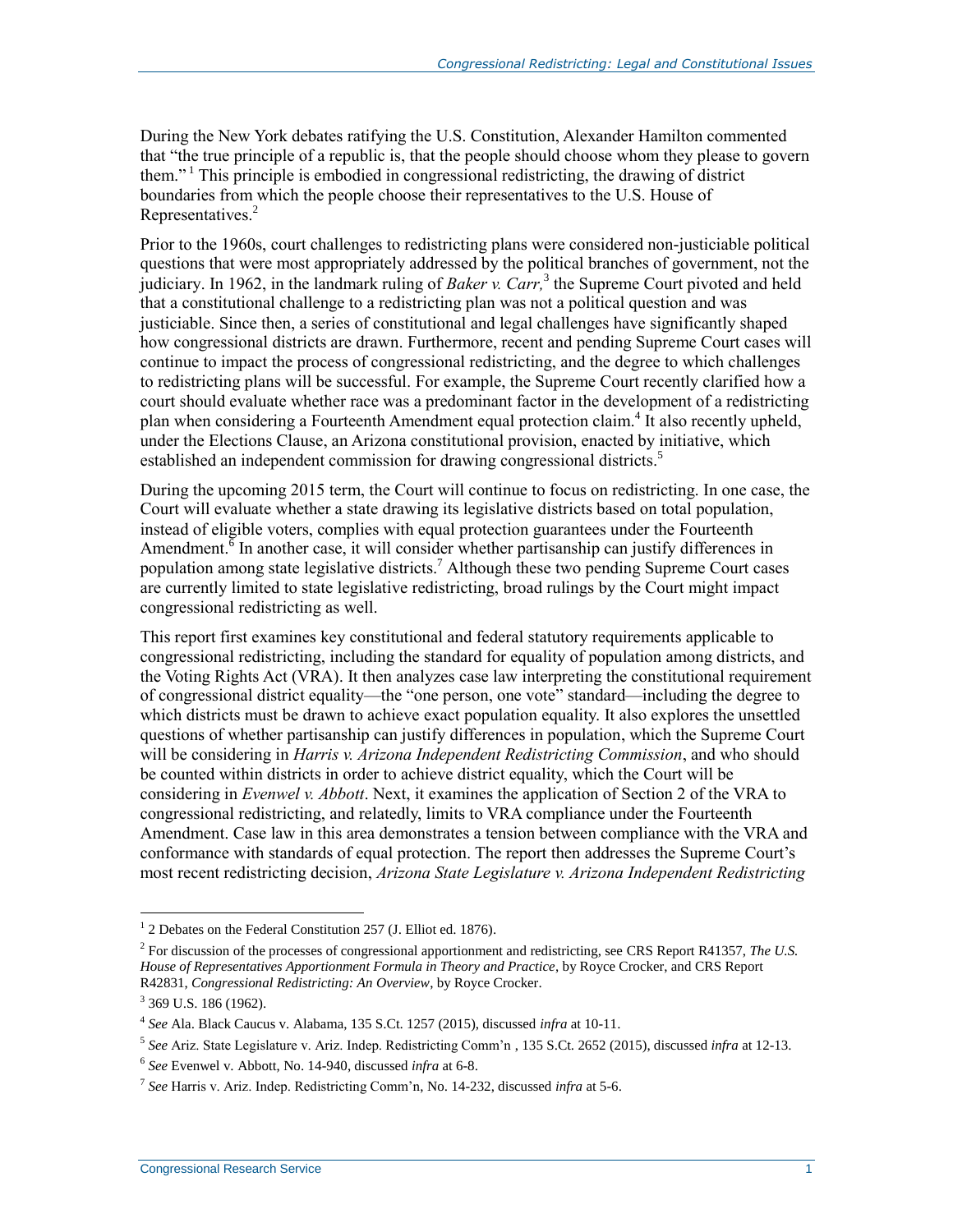*Commission*, where the Court upheld, under the Elections Clause, an Arizona constitutional provision that was enacted through initiative, establishing an independent commission for drawing congressional districts. Finally, the report provides an overview of selected legislation in the  $114<sup>th</sup>$  Congress that would establish additional statutory requirements and standards for congressional redistricting.

# **Constitutional and Statutory Requirements**

The legal framework for congressional redistricting involves, in addition to various state processes, both constitutional and federal statutory requirements, and case law interpretations of each. The Elections Clause of the Constitution, Article I,  $\S$  4, clause 1,<sup>8</sup> provides that the times, places, and manner of holding congressional elections be prescribed in each state by the legislature thereof, but that Congress may at any time make or alter such laws. Article I, § 2, clause 3 requires a count of the U.S. population every 10 years, 9 and based on the census, requires apportionment of seats in the House of Representatives among the states, with each state entitled to at least one Representative.<sup>10</sup> A federal statute requires that apportionment occur every 10 years.<sup>11</sup> In order to comport with the constitutional standard of equality of population among districts, discussed below, at least once every 10 years, in response to changes in the number of Representatives apportioned to it or to shifts in its population, most states are required to draw new boundaries for its congressional districts.<sup>12</sup>

The Supreme Court has interpreted the Constitution to require that each congressional district within a state contain approximately the same population. This requirement is known as the "equality standard" or the principle of "one person, one vote."<sup>13</sup> In 1964, in *Wesberry v.*  Sanders,<sup>14</sup> the Supreme Court interpreted Article I, Section 2, clause 1 of the Constitution, which states that Representatives be chosen "by the People of the several States" and "apportioned among the several States ... according to their respective Numbers," to require that "as nearly as is practicable, one man's vote in a congressional election is to be worth as much as another's."<sup>15</sup> With regard to state legislative redistricting, later that year, the Court issued its ruling in *Reynolds* 

 $\overline{a}$ 

<sup>15</sup> *Id.* at 7-8.

 $8$  U.S. CONST. art. I, §4, cl. 1 ("The Times, Places and Manner of holding Elections for Senators and Representatives, shall be prescribed in each State by the Legislature thereof; but the Congress may at any time by Law make or alter such Regulations, except as to the Places of chusing Senators.").

<sup>&</sup>lt;sup>9</sup> U.S. CONST. art. I, §2, cl. 3 ("The actual Enumeration shall be made within three Years after the first Meeting of the Congress of the United States, and within every subsequent Term of ten Years, in such Manner as they shall by Law direct.").

<sup>&</sup>lt;sup>10</sup> U.S. CONST. amend. XIV, §2, cl. 1 ("Representatives shall be apportioned among the several States according to their respective numbers ..."); U.S. CONST. art. I, §2, cl. 3 ("The number of Representatives shall not exceed one for every thirty Thousand, but each State shall have at least one Representative ... ").

<sup>11</sup> 2 U.S.C. § 2a(a).

 $12$  In general, however, it does not appear that states are prohibited from also enacting redistricting plans mid-decade, particularly in order to replace court-ordered plans. The Supreme Court has announced that the Constitution and the Court's case law "indicate that there is nothing inherently suspect about a legislature's decision to replace, mid-decade, a court-ordered plan with one of its own." League of United Latin Am. Citizens (LULAC) v. Perry, 548 U.S. 399, 418- 419 (2006). For further discussion, *see* CRS Report RS22479, *Congressional Redistricting: A Legal Analysis of the Supreme Court Ruling in League of United Latin American Citizens (LULAC) v. Perry*, by L. Paige Whitaker. Pending federal legislation would limit redistricting to once per decade. See infra, at p.13-14.

<sup>&</sup>lt;sup>13</sup> *See* Gray v. Sanders, 372 U.S. 368 (1963) (holding that the conception of political equality means one person, one vote).

<sup>&</sup>lt;sup>14</sup> 376 U.S. 1 (1964).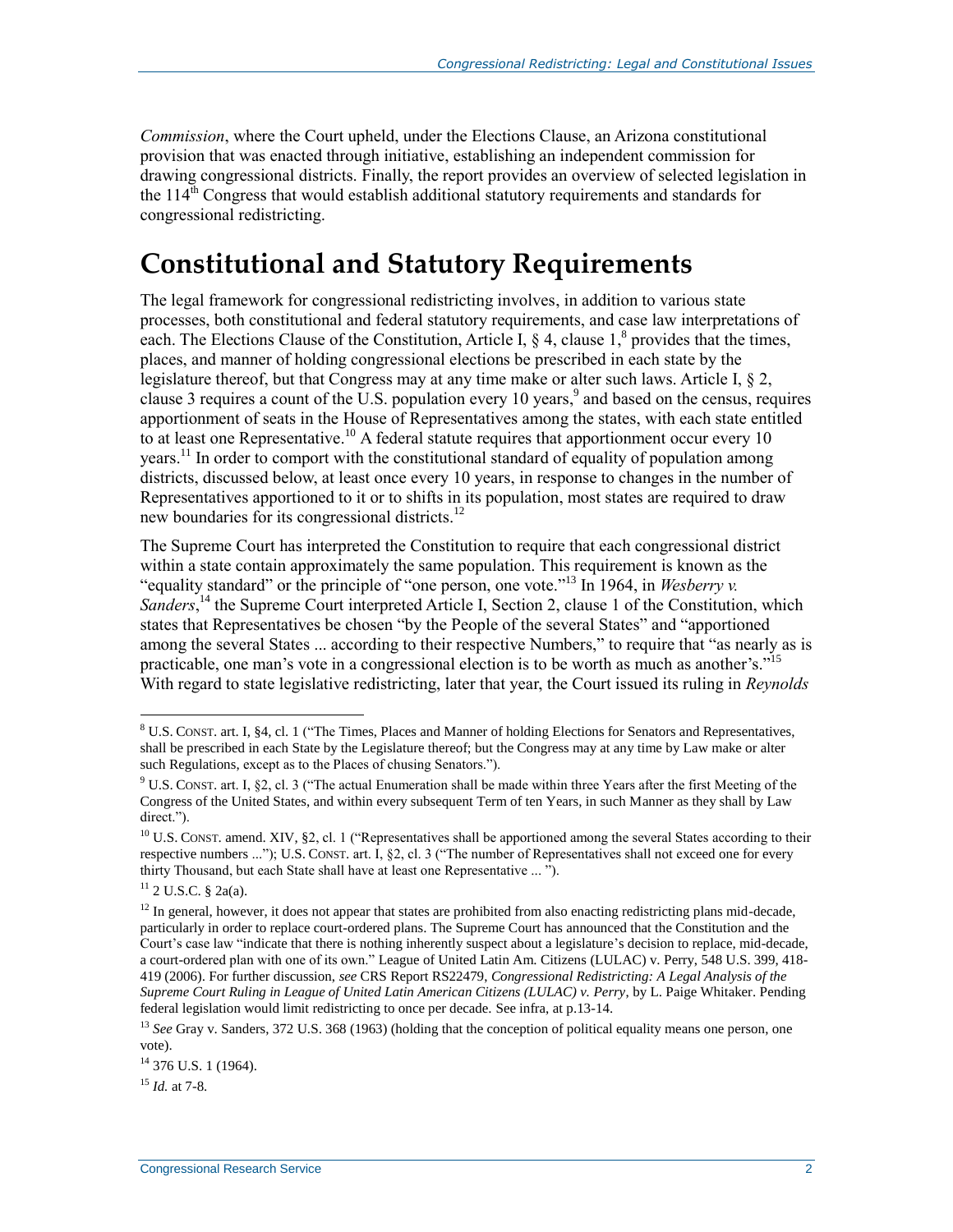*v. Sims. <sup>16</sup>* In *Reynolds*, the Supreme Court held that the one person, one vote standard also applied in the context of state legislative redistricting, holding that the Equal Protection Clause requires all who participate in an election "to have an equal vote."<sup>17</sup>

Congressional districts must be drawn consistent with the Voting Rights Act (VRA).<sup>18</sup> The VRA was enacted under Congress's authority to enforce the Fifteenth Amendment, providing that the right of citizens to vote shall not be denied or abridged on account of race, color, or previous servitude.<sup>19</sup> In a series of cases and evolving jurisprudence, the U.S. Supreme Court has interpreted how the VRA applies in the context of congressional redistricting. Congressional district boundaries in every state are required to comply with Section 2 of the VRA.<sup>20</sup> Section 2 provides a right of action for private citizens or the government to challenge discriminatory voting practices or procedures, including minority vote dilution, the diminishing or weakening of minority voting power. Specifically, Section 2 prohibits any voting qualification or practice including congressional redistricting plans—applied or imposed by any state or political subdivision that results in the denial or abridgement of the right to vote based on race, color, or membership in a language minority.<sup>21</sup> The statute further provides that a violation is established if, based on the totality of circumstances, electoral processes are not equally open to participation by members of a racial or language minority group in that its members have less opportunity than other members of the electorate to elect representatives of their choice.<sup>22</sup>

Based on this legal framework, this report next analyzes legal issues that arise in the context of congressional redistricting, addressing: the extent to which precise or ideal mathematical population equality among districts is required; whether partisanship justifies small differences in population between districts; whether the total population or eligible voters should be counted for the purposes of achieving equality among districts; when creation of a majority-minority district is required under the VRA; what limits the Fourteenth Amendment places upon congressional redistricting; and who is authorized to draw and implement a redistricting plan.

<sup>&</sup>lt;sup>16</sup> 377 U.S. 533 (1964).

<sup>17</sup> *Id.* at 557-558.

<sup>18</sup> For further discussion of the application of the Voting Rights Act in the context of redistricting, *see* CRS Report R42482, *Congressional Redistricting and the Voting Rights Act: A Legal Overview*, by L. Paige Whitaker.

 $19$  U.S. CONST. amend. XV ("The right of citizens of the United States to vote shall not be denied or abridged by the United States or by any State on account of race, color, or previous condition of servitude."). Since its ratification in 1870, however, the use of various election procedures by certain states diluted the impact of votes cast by African Americans or prevented voting by African Americans entirely. As case-by-case enforcement under the Civil Rights Act proved to be protracted and ineffective, Congress enacted the Voting Rights Act of 1965. *See* H. REP. NO. 89-439, at 1, 11-12, 15-16, 19-20, *reprinted in* 1965 U.S.C.C.A.N. 2437, 2439-44, 2446-47, 2451-52 (discussing discriminatory procedures such as poll taxes, literacy tests, and vouching requirements).

<sup>20</sup> Section 5 of the VRA has been rendered inoperable as a result of the Supreme Court's 2013 ruling in *Shelby County v. Holder*, 133 S.Ct. 2612 (2013). For more information, *see* CRS Legal Sidebar WSLG574, *Supreme Court Strikes Key Provision of Voting Rights Act*, by L. Paige Whitaker, and CRS Report R42482, *Congressional Redistricting and the Voting Rights Act: A Legal Overview*, by L. Paige Whitaker.

 $21$  52 U.S.C. §§10301, 10303(f).

 $22$  52 U.S.C. §10301(b).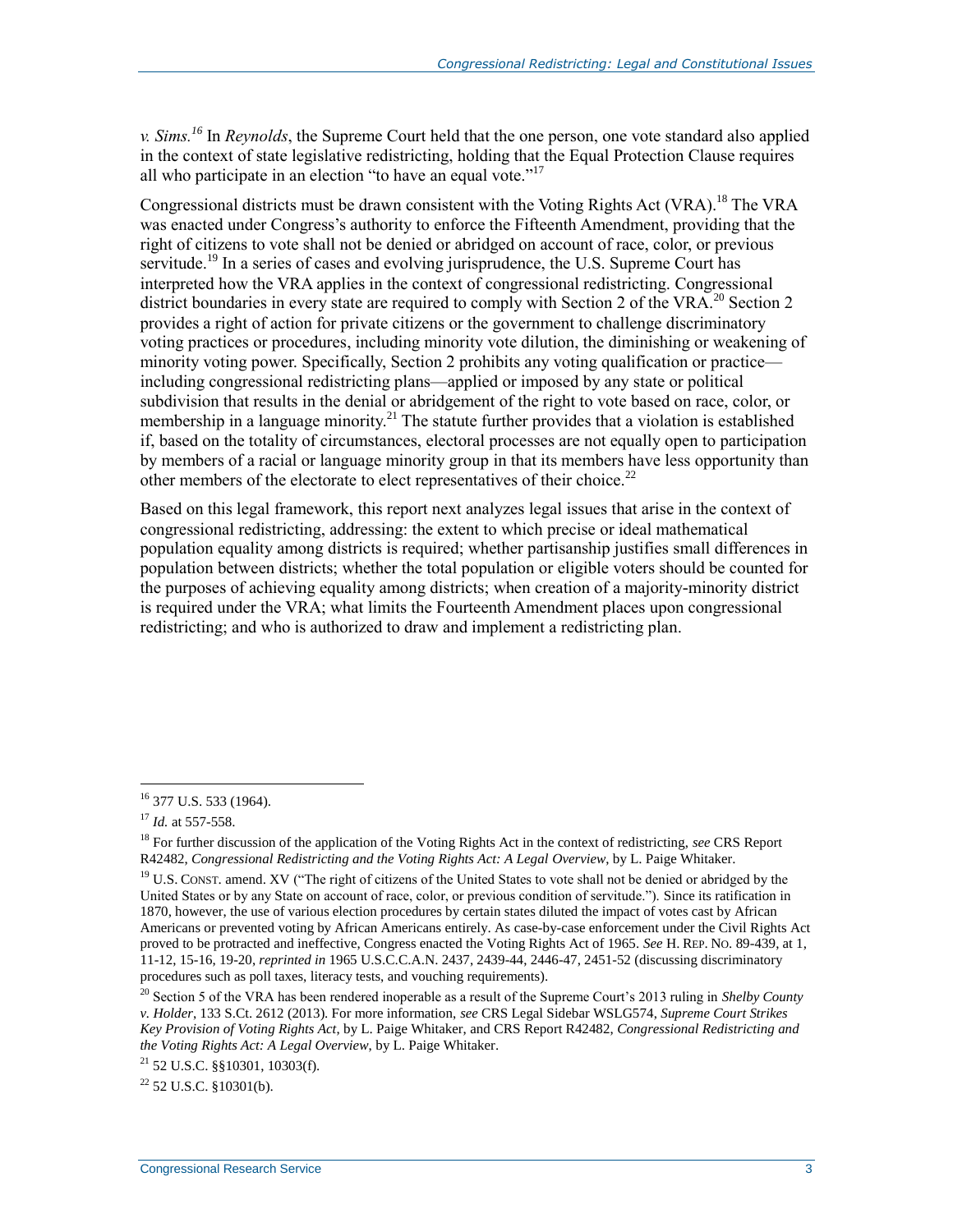# **Legal Issues**

## **How Close to Exact Equality?**

In a series of cases since 1964, the Supreme Court has described the extent to which precise or ideal mathematical population equality among districts is required. Ideal or precise equality is the average population that each district would contain if a state population were evenly distributed across all districts. The total or "maximum population deviation" refers to the percentage difference from the ideal population between the most populated district and the least populated district in a redistricting map. It is important to note that for congressional districts, less deviation from precise equality has been found to be permissible than for state legislative districts.<sup>23</sup>

For example, in *Kirkpatrick v. Preisler*,<sup>24</sup> the Supreme Court invalidated a congressional redistricting plan where the district with the greatest population was 3.13% over the equality ideal, and the district with the lowest population was 2.84% below it. The Court considered the maximum population deviation of 5.97% to be too great to comport with the "as nearly as practicable" standard set forth in *Wesberry*. Further, in *Karcher v. Dagett*, <sup>25</sup> the Court held that "absolute" population equality is the standard for congressional districts unless a deviation is necessary to achieve "some legitimate state objective." These include "consistently applied legislative policies" such as achieving greater compactness, respecting municipal boundaries, preserving prior districts, and avoiding contests between incumbents. In *Karcher*, the Court rejected a 0.6984% deviation in population between the largest and the smallest district.

More recently, in *Tennant v. Jefferson County Commission*, <sup>26</sup> the Court further clarified that the "as nearly as is practicable" standard does not require congressional districts to be drawn with precise mathematical equality, but instead requires states to justify population deviation among districts with "legitimate state objectives." Relying on *Karcher*, the Court outlined a two-prong test to determine whether a congressional redistricting plan passes constitutional muster. First, the challengers have the burden of proving that the population differences could have been practicably avoided. Second, if successful, the burden shifts to the state to demonstrate "with some specificity" that the population differences were needed to achieve a legitimate state objective.<sup>27</sup> The Court emphasized that this burden is "flexible," and depends on the size of the population deviations, the importance of the state's interests, the consistency with which the plan reflects those interests, and whether alternatives exist that might substantially serve those interests while achieving greater population equality.<sup>28</sup> In *Tennant*, the Court determined that avoiding contests between incumbents, maintaining county boundaries, and minimizing population shifts between districts were neutral, valid state policies that warranted the relatively minor population disparities. The Court also determined that none of the alternative redistricting plans that achieved greater population equality came as close to vindicating the state's legitimate objectives.

<sup>23</sup> *See, e.g.,* Gaffney v. Cummings, 412 U.S. 735 (1973) (upholding a Connecticut legislative redistricting plan with a total maximum population deviation of 7.83%). *But see*, Cox v. Larios, 542 U.S. 947 (2004) (summarily affirming the invalidation of a state legislative redistricting plan with a total maximum population deviation of 9.98%).

<sup>&</sup>lt;sup>24</sup> 394 U.S. 526 (1969).

<sup>25</sup> 462 U.S. 725, 740 (1983).

 $26$  133 S.Ct. 3 (2012).

<sup>27</sup> *Id.* at 5 (quoting *Karcher*, 462 U.S. at 734, 740-41).

<sup>28</sup> *Id.* (quoting *Karcher,* 462 U.S. at 741).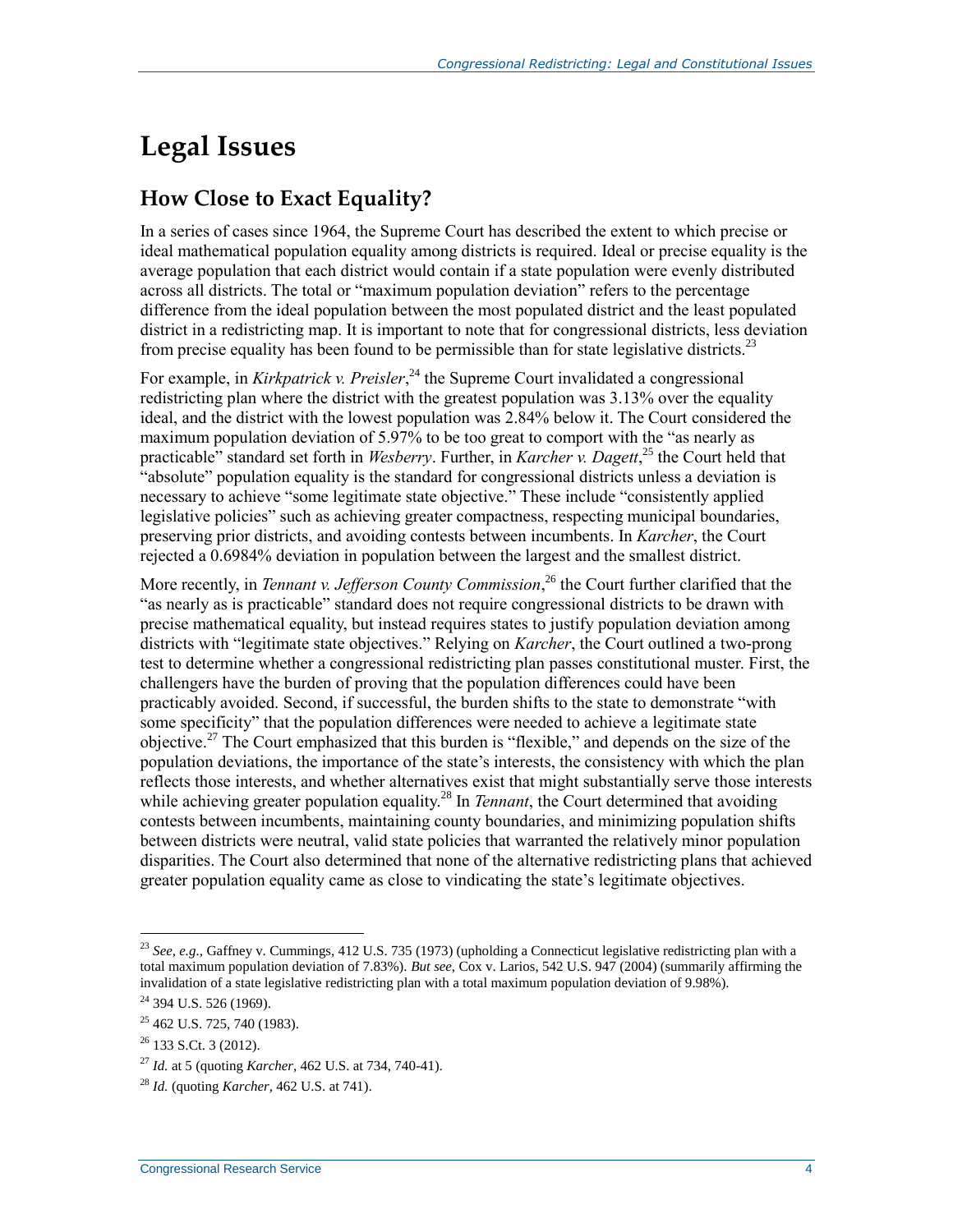Therefore, the Court upheld the 0.79% maximum population deviation between the largest and smallest congressional district.

### **Can Partisanship Justify Differences in Population?**

As discussed above, Supreme Court case law has permitted state legislative districts a greater deviation from precise equality than congressional districts. Nonetheless, such deviation can be found to be improper if it is motivated by partisanship. In *Cox v. Larios*,<sup>29</sup> the Supreme Court summarily affirmed a district court decision striking down a state legislative redistricting plan, with a maximum population deviation of 9.9%, as a violation of the one-person, one-vote principle of the Equal Protection Clause. (A summary affirmance does not necessarily signal that the Court agrees with the district court's reasoning in this case, just the result.) Among other things, the district court held that the plan was intentionally designed for partisan purposes. Specifically, the district court determined that the plan allowed Democrats to maintain or increase their delegation by under-populating the districts held by incumbent Democrats, over-populating those held by Republicans, and deliberately pairing numerous Republican incumbents in districts to run against one another. $30$ 

#### **Pending Supreme Court Case on State Legislative Redistricting:** *Harris v. Arizona Independent Redistricting Commission*

During the 2015 term, the Supreme Court will have the opportunity to clarify the scope of the *Larios* decision. In *Harris v. Arizona Independent Redistricting Commission*, <sup>31</sup> the Court will be considering whether partisan goals can justify the drawing of state legislative districts that deviate from the principle of population equality. This case also presents the Court with an opportunity to address whether the goal of obtaining preclearance under the Voting Rights Act justified the creation of unequal districts, and if so, whether that justification still exists in light of the Supreme Court's 2013 decision rendering the preclearance requirement inoperable.<sup>32</sup> The Court will hear oral argument in this case during the term beginning in October 2015, with a decision expected by June 2016.

The lower court in this case held that population deviations among the state legislative districts primarily resulted from efforts to comply with the Voting Rights Act, and that even though partisanship played some role in the map's design, the Fourteenth Amendment challenge failed. Among other things, the three-judge district court panel held that bipartisan support for changes that lead to the population deviations undermine the notion that partisanship, rather than compliance with the Voting Rights Act, motivated the population deviations.<sup>33</sup> Among the districts in the state legislative map, the district with the largest population is 4.1% above the ideal population, and the district with the smallest population is 4.7% below the ideal population, creating a maximum population deviation of 8.8%.

<sup>29</sup> *See* 542 U.S. 947 (2004).

<sup>30</sup> *See* Larios v. Cox, 300 F. Supp. 2d 1320, 1329 (N.D. Ga. 2004).

 $31$  No. 14-232.

 $32$  The preclearance requirement of Section 5 of the VRA has been rendered inoperable as a result of the Supreme Court's 2013 ruling in *Shelby County v. Holder*, 133 S.Ct. 2612 (2013). For more information, *see* CRS Legal Sidebar WSLG574, *Supreme Court Strikes Key Provision of Voting Rights Act*, by L. Paige Whitaker, and CRS Report R42482, *Congressional Redistricting and the Voting Rights Act: A Legal Overview*, by L. Paige Whitaker.

<sup>33</sup> *See* Harris v. Ariz. Indep. Redistricting Comm'n, 993 F. Supp. 2d 1042, 1062 (D. Ariz. 2014).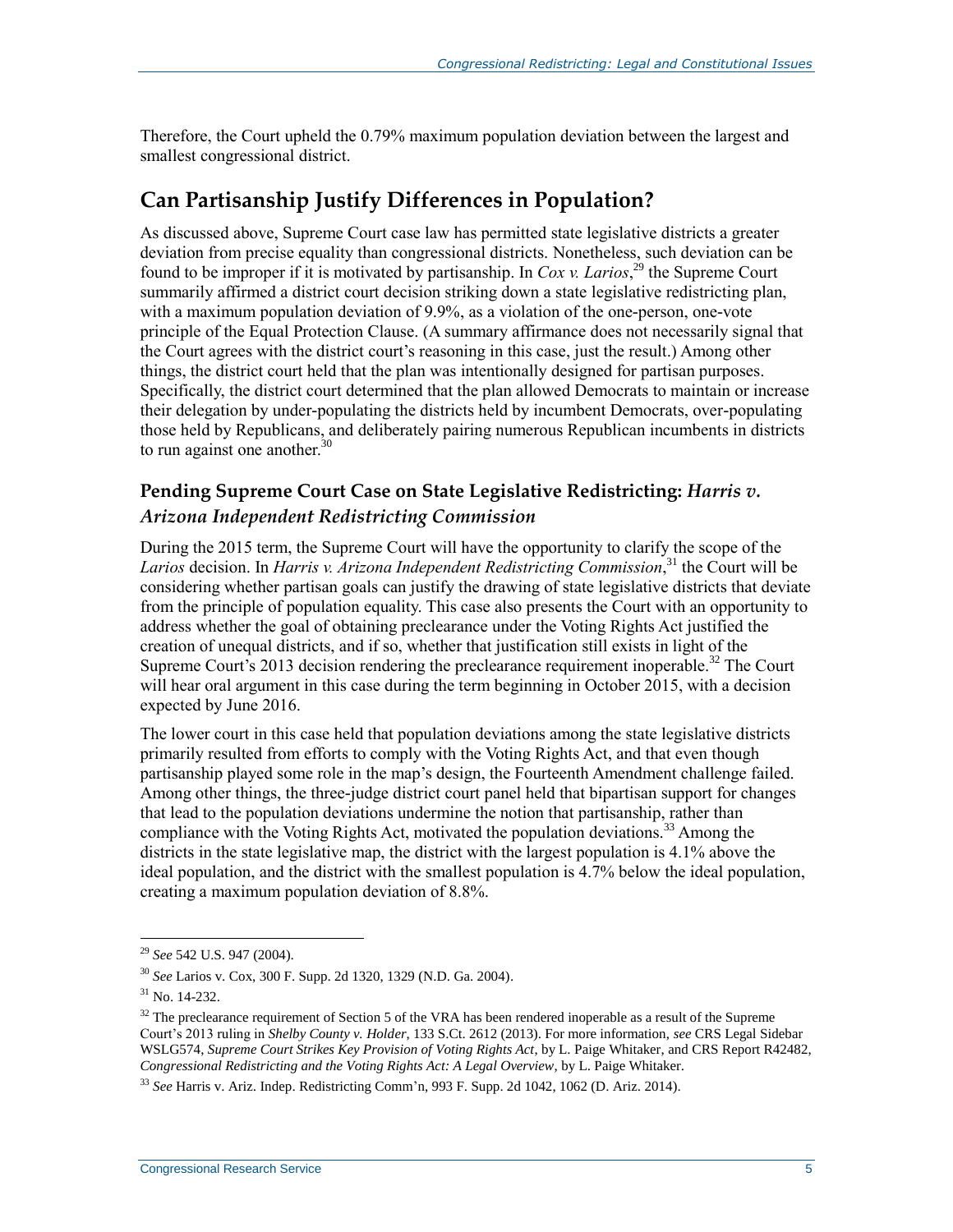Although this case is currently limited to addressing permissible deviations from precise population equality in the context of state legislative redistricting, a broad ruling by the Court might also impact congressional redistricting.

### **Who Is Counted: Total Population or Eligible Voters?**

While the Supreme Court has ruled on the extent to which precise mathematical equality among districts is constitutionality required, it has not yet addressed *who* should be counted (i.e., total population, eligible voters, or some other measure of population) within districts in order to achieve such equality. It has left that determination to the states. When the Court refused to review a case presenting this issue in 2001, Justice Thomas dissented, arguing that the Court should settle the matter: "[t]he one-person, one-vote principle may, in the end, be of little consequence if we decide that each jurisdiction can choose its own measure of population. But as long as we sustain the one-person, one-vote principle, we have an obligation to explain to States and localities what it actually means."<sup>34</sup>

#### **Pending Supreme Court Case on State Legislative Redistricting:** *Evenwel v. Abbott*

During its 2015 term, the Supreme Court has the opportunity to clarify who should be counted when it considers a case concerning whether state legislative districts that are drawn based on total population, instead of number of eligible voters, violate the one person, one vote equality standard under the Equal Protection Clause of the Fourteenth Amendment. The case, *Evenwel v. Abbott,* <sup>35</sup> involves a challenge to the constitutionality of a Texas redistricting map that created state senate districts with roughly equal numbers of people, but with unequal numbers of voters. Argument in this case will be heard by the Supreme Court during the term beginning in October 2015, with a decision expected by June 2016.

Following the 2010 Census, Texas drew its state senate districts with a total population deviation among districts of 8.04%. Plaintiffs argued in federal district court that by not apportioning districts based on both total population and *voter* population, the redistricting map violated the one person, one vote principle. In support of their position, plaintiffs interpreted Supreme Court precedent as establishing that voters have a right to an equally weighted vote. The three-judge district court panel<sup>36</sup> disagreed, holding that the Supreme Court has unambiguously left this choice of "the nature of representation" to the states, and dismissed the case.<sup>37</sup>

The question before the Supreme Court is whether the one person, one vote principle under the Fourteenth Amendment creates a judicially enforceable right ensuring that redistricting does not

 $34$  Chen v. City of Houston, 532 U.S. 1046, 1048 (2001) (Thomas, J., dissenting).

 $35$  No. 14-940.

 $36$  Federal law provides that constitutional challenges to federal or state legislative districts are considered by a threejudge federal district court panel, with direct appeal to the U.S. Supreme Court. 28 U.S.C. §§ 2284, 1253. During its 2015 term, the U.S. Supreme Court will be considering whether a single-judge district court may determine that a complaint covered by 28 U.S.C. § 2284 is insubstantial, and therefore, that three judges are not required, not because it concludes that the complaint is wholly frivolous, but because the complaint fails to state a claim under Federal Rule of Civil Procedure 12(b)(6). *See* Shapiro v. Mack, No. 14-990.

<sup>37</sup> *See* Evenwel v. Perry, 2014 U.S. Dist. LEXIS 156192 (W.D. Tex. 2014) (quoting Burns v. Richardson, 384 U.S. 73, 92 (1966)). For further discussion of redistricting data and departure from the use of total population figures, *see* CRS Report R42483, *Legal Issues Regarding Census Data for Reapportionment and Redistricting*, by Margaret Mikyung Lee.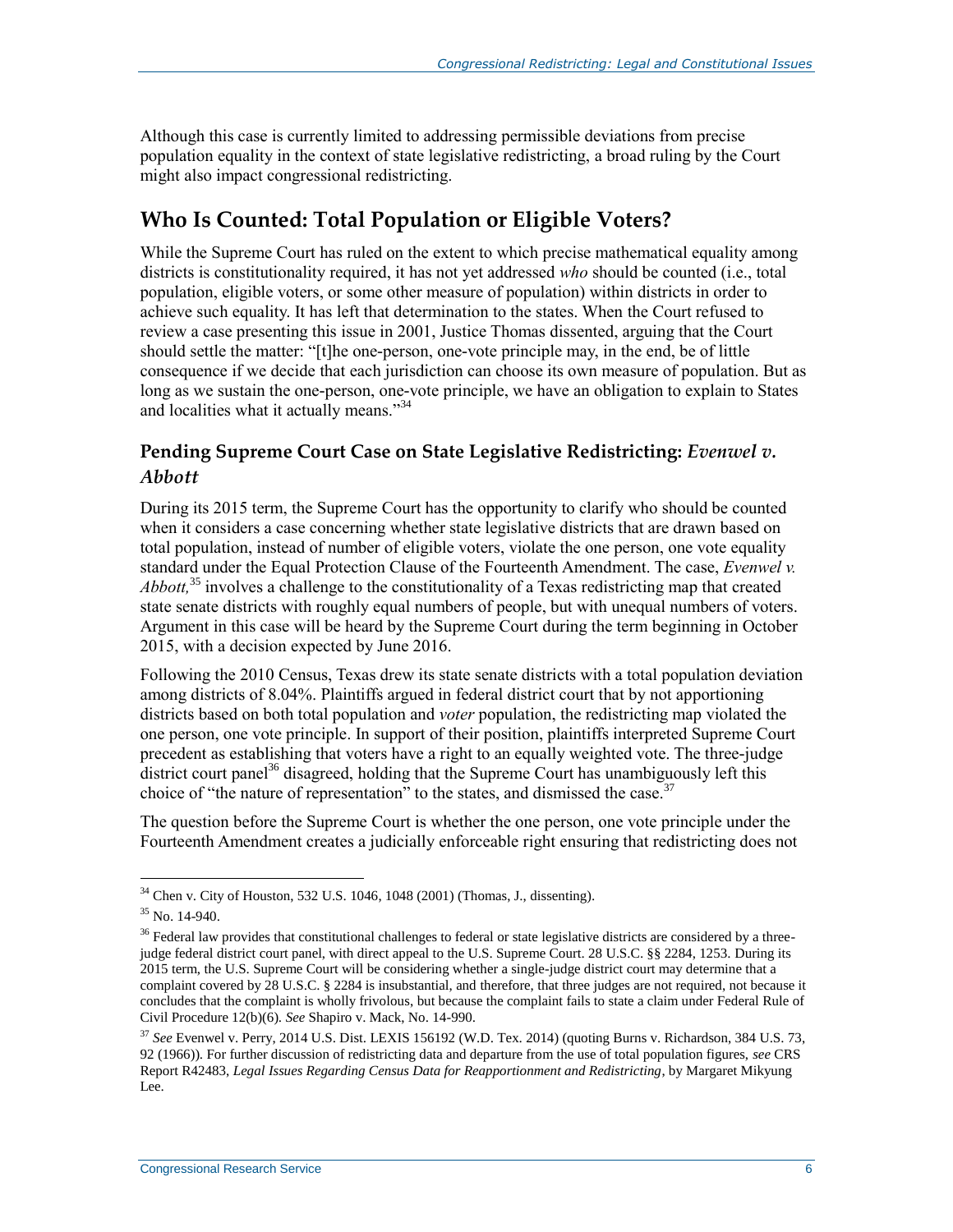deny *voters* an equal vote. Appellants argue that the one person, one vote standard guarantees that the vote of any one voter be given equal weight relative to other voters, and therefore, using total *population* in all circumstances to equalize districts is constitutionally inadequate. Redistricting based on total population is all inclusive, counting citizens, non-citizens, adults, minors, prisoners, and registered and unregistered voters. On the other hand, appellees argue that Supreme Court precedent indicates that various population measures are able to satisfy the one person, one vote equality standard, and that courts will not force an improved option on a state so long as the chosen method is constitutional. Appellees further maintain that the three circuit courts that have considered this issue have all rejected the argument that redistricting based on total population violates the Constitution.<sup>38</sup>

Depending on how the Court rules, the implications of this case might be significant. For example, while redistricting based on number of citizens, citizen voting age population ("CVAP"), or registered voters could lead to districts with more equal populations of eligible voters, it has been argued that it would reduce the number of districts in densely inhabited urban areas, and increase the districts in more rural or suburban areas.<sup>39</sup> Furthermore, although *Evenwel* involves the constitutionality of a Texas legislative redistricting plan, a broad ruling by the Court might affect how congressional districts are drawn as well.

### **When Is a "Majority-Minority" District Required?**

Under certain circumstances, the creation of one or more "majority-minority" districts may be required in a congressional redistricting plan. A majority-minority district is one in which a racial or language minority group comprises a voting majority. The creation of such districts can avoid racial vote dilution by preventing the submergence of minority voters into the majority, and the denial of an equal opportunity to elect candidates of choice. In the landmark decision *Thornburg v. Gingles*, <sup>40</sup> the Supreme Court established a three-prong test that plaintiffs claiming vote dilution under Section 2 must prove:

First, the minority group must be able to demonstrate that it is sufficiently large and geographically compact to constitute a majority in a single-member district....

Second, the minority group must be able to show that it is politically cohesive....

Third, the minority must be able to demonstrate that the white majority votes sufficiently as a bloc to enable it—in the absence of special circumstances, such as the minority candidate running unopposed—usually to defeat the minority's preferred candidate.<sup>41</sup>

<sup>&</sup>lt;sup>38</sup> See Appellees Motion to Dismiss or Affirm, at 10, available at http://sblog.s3.amazonaws.com/wp-content/uploads/ 2015/05/14-940-bio.pdf. In support, appellees cite: Chen v. City of Houston, 206 F.3d 502, 522 (5th Cir. 2000), *cert. denied,* 532 U.S. 1046 (2001) (rejecting the argument that the City of Houston violated the Equal Protection Clause by "improperly craft[ing] its districts to equalize total population rather than citizen voting age population"); Daly v.Hunt, 93 F.3d 1212, 1222 ( $4<sup>th</sup>$  Cir. 1996) (rejecting the argument that "voting-age population is the more appropriate apportionment base because it provides a better indication of actual voting strength than does total population"); Garza v. County of Los Angeles, 918 F.2d 763, 773-76 (9th Cir. 1990), *cert denied*, 498 U.S. 1028 (1991) (approving court ordered plan using total population, and rejecting the argument that the decision to "employ[] statistics based upon the total population of the County, rather than the voting population … is erroneous as a matter of law.").

<sup>39</sup> *See* Richard L. Hasen, *Only Voters Count*?, SLATE, May 26, 2015, http://www.slate.com/articles/news\_and\_politics/ jurisprudence/2015/05/evenwel\_v\_abbott\_supreme\_court\_case\_state\_districts\_count\_voters\_or\_total.html.

<sup>40</sup> 478 U.S. 30 (1986).

<sup>&</sup>lt;sup>41</sup> *Id.* at 50-51 (citation omitted). The three requirements set forth in *Thornburg v. Gingles* for a Section 2 claim apply to single-member districts as well as to multi-member districts. *See* Growe v. Emison, 507 U.S. 25, 40-41 (1993) ("It would be peculiar to conclude that a vote-dilution challenge to the (more dangerous) multimember district requires a (continued...)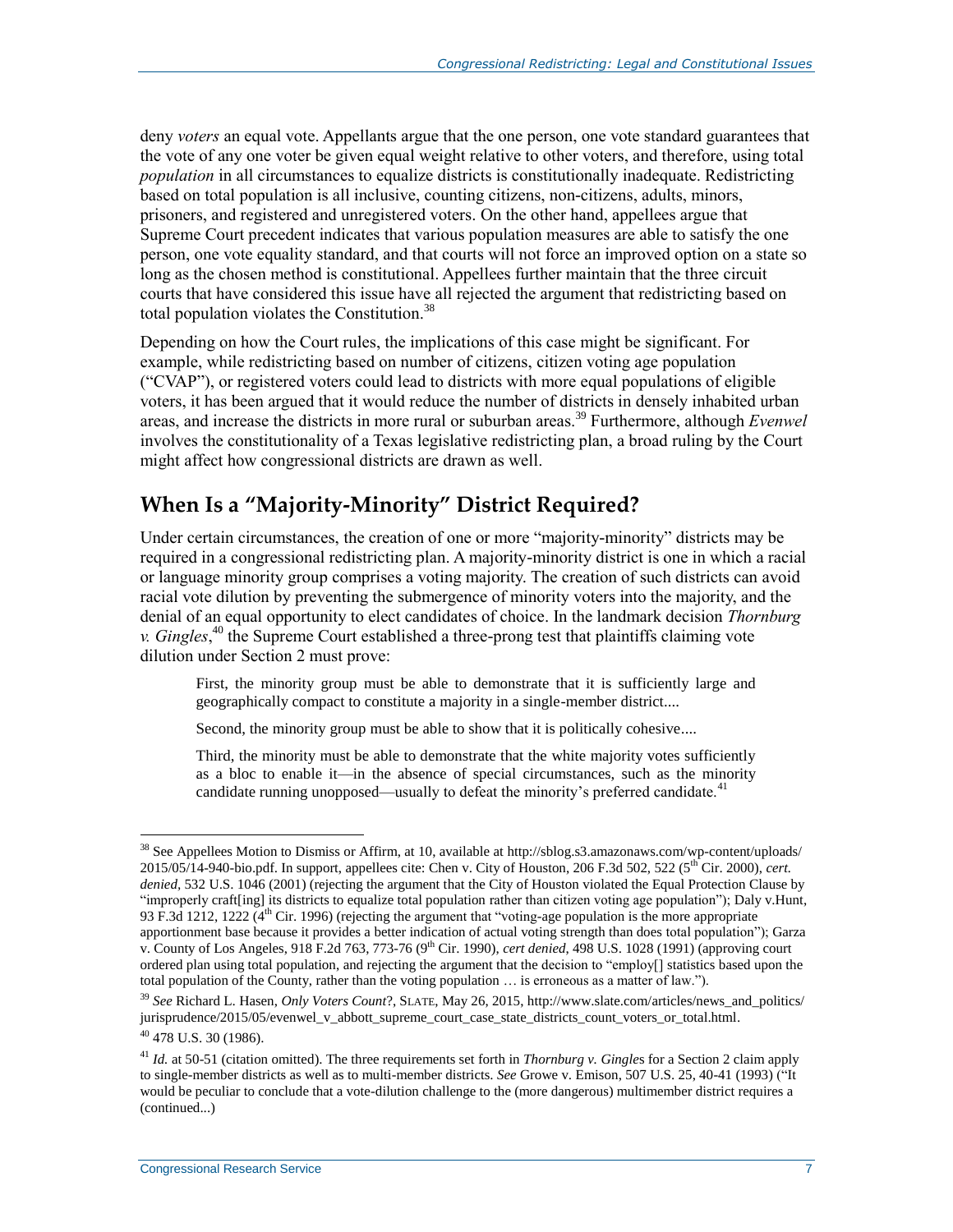The Court also discussed how, under Section 2, a violation is established if based on the "totality of the circumstances" and "as a result of the challenged practice or structure plaintiffs do not have an equal opportunity to participate in the political processes and to elect candidates of their choice."<sup>42</sup> In order to facilitate determination of the totality of the circumstances, the Court listed the following factors, which originated in the legislative history accompanying enactment of Section 2<sup>-</sup>

1. the extent of any history of official discrimination in the state or political subdivision that touched the right of the members of the minority group to register, to vote, or otherwise to participate in the democratic process;

2. the extent to which voting in the elections of the state or political subdivisions is racially polarized;

3. the extent to which the state or political subdivision has used unusually large election districts, majority vote requirements, anti-single shot provisions, or other voting practices or procedures that may enhance the opportunity for discrimination against the minority group;

4. if there is a candidate slating process, whether the members of the minority group have been denied access to that process;

5. the extent to which members of the minority group in the state or political subdivision bear the effects of discrimination in such areas as education, employment and health, which hinder their ability to participate effectively in the political process;

6. whether political campaigns have been characterized by overt or subtle racial appeals;

7. the extent to which members of the minority group have been elected to public office in the jurisdiction. $43$ 

Further interpreting the *Gingles* three-prong test, in *Bartlett v. Strickland*, <sup>44</sup> the Supreme Court ruled that the first prong of the test—requiring geographical compactness sufficient to constitute a majority in a district—can only be satisfied if the minority group would constitute more than 50% of the voting population if it were in a single-member district.<sup>45</sup> In *Bartlett*, it had been argued that Section 2 requires drawing district lines in such a manner to allow minority voters to join with other voters to elect the minority group's preferred candidate, even where the minority group in a given district comprises less than 50% of the voting age population. Rejecting that argument, the Court held that Section 2 does not grant special protection to minority groups that need to form political coalitions in order to elect candidates of their choice. To mandate recognition of Section 2 claims where the ability of a minority group to elect candidates of choice relies upon "crossover" majority voters would result in "serious tension" with the third prong of the *Gingles* test. <sup>46</sup> The third prong of *Gingles* requires that the minority be able to demonstrate that the

l

<sup>(...</sup>continued)

higher threshold showing than a vote-fragmentation challenge to a single-member district.") *Id.* at 40.

<sup>42</sup> *Id.* at 44.

<sup>43</sup> *Id.* at 36-37, (quoting S. REP. NO. 97-417, at 28-29 (1982), *reprinted in* 1982 U.S.C.C.A.N. 177). ("Additional factors that in some cases have had probative value as part of plaintiffs' evidence to establish a violation are: whether there is a significant lack of responsiveness on the part of elected officials to the particularized needs of the members of the minority group [and] whether the policy underlying the state or political subdivision's use of such voting qualification, prerequisite to voting, or standard, practice or procedure is tenuous.") *Id.*

<sup>44</sup> 556 U.S. 1 (2009).

<sup>45</sup> *See id.* at 25-26.

 $46$  *Id.* at 16.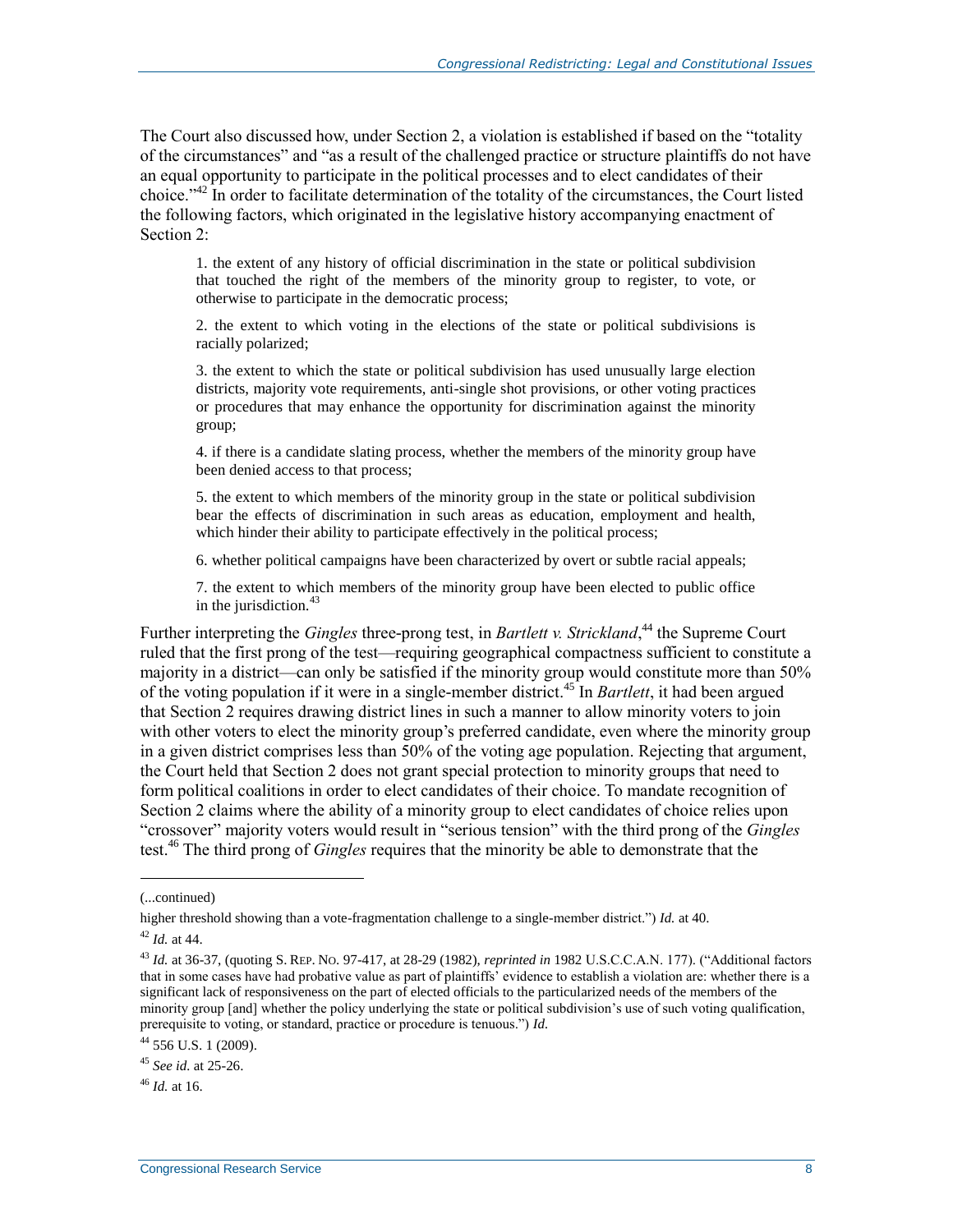majority votes sufficiently as a bloc to enable it usually to defeat the minority's preferred candidate.

As the discussion above indicates, in certain circumstances, Section 2 can require the creation of one or more majority-minority districts in a congressional redistricting plan. By drawing such districts, a state can avoid racial vote dilution, and the denial of minority voters' equal opportunity to elect candidates of choice. As the Supreme Court has determined, minority voters must constitute a numerical majority—over 50%—in such minority-majority districts. However, as examined in the section below, there are constitutional limits on the creation of minoritymajority districts.

## **What Are the Limits Under the Fourteenth Amendment Equal Protection Clause?**

Congressional redistricting plans must also conform with standards of equal protection under the Fourteenth Amendment to the U.S. Constitution.<sup>47</sup> According to the Supreme Court, if race is the predominant factor in the drawing of district lines, above other traditional redistricting considerations—including compactness, contiguity, and respect for political subdivision lines then a "strict scrutiny" standard of review is applied. In this context, strict scrutiny review requires that a court determine that the state has a compelling governmental interest in creating a majority-minority district, and that the redistricting plan is narrowly tailored to further that compelling interest. These cases are often referred to as "racial gerrymandering" claims, in which plaintiffs argue that race was improperly used in the drawing of district boundaries. Case law in this area demonstrates a tension between compliance with the VRA and conformance with standards of equal protection.<sup>48</sup>

The Supreme Court has held that, to prevail in a racial gerrymandering claim, the plaintiff has the burden of proving that racial considerations were "dominant and controlling" in the creation of the districts at issue. In *Easley v. Cromartie (Cromartie II)*, <sup>49</sup> the Supreme Court upheld the constitutionality of the long-disputed  $12<sup>th</sup>$  Congressional District of North Carolina against the argument that the 47% black district was an unconstitutional racial gerrymander. In this case, North Carolina and a group of African American voters had appealed a lower court decision holding that the district, as redrawn by the legislature in 1997 in an attempt to cure an earlier violation, was still unconstitutional. The Court determined that the basic question presented in *Cromartie II* was whether the legislature drew the district boundaries "because of race rather than because of political behavior (coupled with traditional, nonracial redistricting considerations)."<sup>50</sup> In applying its earlier precedents, the Court determined that the party attacking the legislature's plan had the burden of proving that racial considerations are "dominant and controlling."<sup>51</sup>

 $\overline{a}$ <sup>47</sup> U.S. CONST . amend. XIV, §1 ("No State shall ... deny to any person within its jurisdiction the equal protection of the laws.").

<sup>48</sup> *See, e.g.,* Shaw v. Reno (Shaw I), 509 U.S. 630, 653-57 (1993) (holding that if district lines are drawn for the purpose of separating voters based on race, a court must apply strict scrutiny review); Miller v. Johnson, 515 U.S. 900, 912-13 (1995) (holding that strict scrutiny applies when race is the predominant factor and traditional redistricting principles have been subordinated); Bush v. Vera, 517 U.S. 952, 958-65 (1996) (holding that departing from sound principles of redistricting defeats the claim that districts are narrowly tailored to address the effects of racial discrimination).

<sup>49</sup> 532 U.S. 234 (2001).

<sup>50</sup> *Id.* at 256 (emphasis included).

<sup>51</sup> *Id.* (citing *Miller,* 515 U.S. at 913).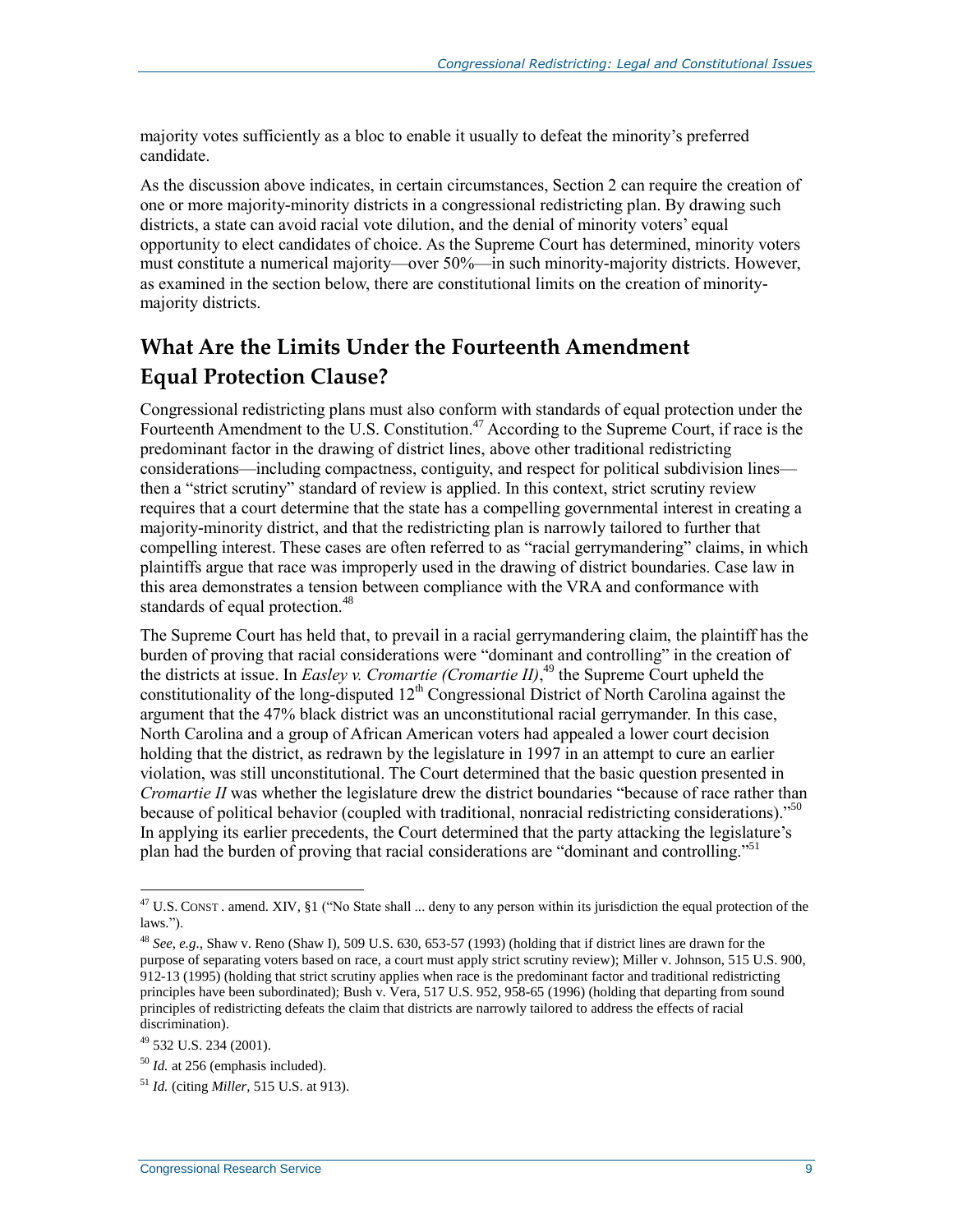Overturning the lower court ruling, the Supreme Court held that the attacking party did not successfully demonstrate that race, instead of politics, predominantly accounted for the way the plan was drawn.

In a recent case, *Alabama Legislative Black Caucus v. Alabama*, <sup>52</sup> the Court held that in determining whether race is a predominant factor in the redistricting process, and thereby whether strict scrutiny is triggered, a court must engage in a *district-by-district* analysis instead of analyzing the state as an undifferentiated whole.<sup>53</sup> The Court further confirmed that in calculating the predominance of race, a court is required to determine whether the legislature subordinated traditional race-neutral redistricting principles to racial considerations. The "background rule" of equal population is not a traditional redistricting principle and therefore should not be weighed against the use of race to determine predominance, the Court held. In other words, the Court explained, if 1,000 additional voters need to be moved to a particular district in order to achieve equal population, ascertaining the predominance of race involves examining which voters were moved, and whether the legislature relied on race instead of other traditional factors in making those decisions.<sup>54</sup> The *Alabama* Court also determined that the preclearance requirements of Section 5 of the VRA,<sup>55</sup> which are no longer operable, did not require a covered jurisdiction to maintain a particular numerical majority percentage of minority voters in a minority-majority district. Instead, the Court held that Section 5 required that a minority-majority district be drawn in order to maintain a minority's *ability* to elect a preferred candidate of choice. The Supreme Court vacated the lower court's ruling and remanded for reconsideration using the standards it articulated.

The principal dissent, written by Justice Scalia, joined by the Chief Justice and Justices Thomas and Alito, characterized the Court's ruling as "sweeping."<sup>56</sup> The dissent cautioned that the Court's ruling will have "profound implications" for future cases involving the principle of one person, one vote; the VRA; and the primacy of states to manage their own elections.<sup>57</sup> In a separate dissent, Justice Thomas criticized the Court's voting rights jurisprudence generally, and this case specifically, calling it "nothing more than a fight over the 'best' racial quota."<sup>58</sup>

In addition to creating a possibility that some of Alabama's legislative districts could ultimately be struck down when the lower court reconsiders this case, the Court's decision has raised questions as to its potential impact on other pending cases. For example, in a Virginia redistricting case, the Supreme Court vacated and remanded a lower court ruling for further consideration in light of *Alabama*. <sup>59</sup> Thereafter, in June 2015, a federal court invalidated Virginia's Third Congressional District, which is comprised of a 56.3% majority African-American voting age

<sup>52</sup> 135 S. Ct. 1257 (2015). For further discussion, see CRS Legal Sidebar WSLG1230, *Supreme Court Rules: Incorrect Standards Used in Upholding Alabama Redistricting Map Against Claim of Unconstitutional Racial Gerrymandering*, by L. Paige Whitaker.

<sup>53</sup> *See id.* at 1265-68.

<sup>54</sup> *See id.* at 1270-72.

<sup>55</sup> 52 U.S.C. §10304. Section 5 of the VRA has been rendered inoperable as a result of the Supreme Court's 2013 ruling in *Shelby County v. Holder*, 133 S.Ct. 2612 (2013), which invalidated the coverage formula in Section 4. For more information, *see* CRS Legal Sidebar WSLG574, *Supreme Court Strikes Key Provision of Voting Rights Act*, by L. Paige Whitaker, and CRS Report R42482, *Congressional Redistricting and the Voting Rights Act: A Legal Overview*, by L. Paige Whitaker.

<sup>56</sup> *Id.* at 1274 (Scalia, J., dissenting).

<sup>57</sup> *Id.* at 1281.

<sup>58</sup> *Id.* at 1281 (Thomas, J., dissenting).

<sup>59</sup> *See* Cantor v. Personhuballah, 135 S.Ct. 1699 (2015).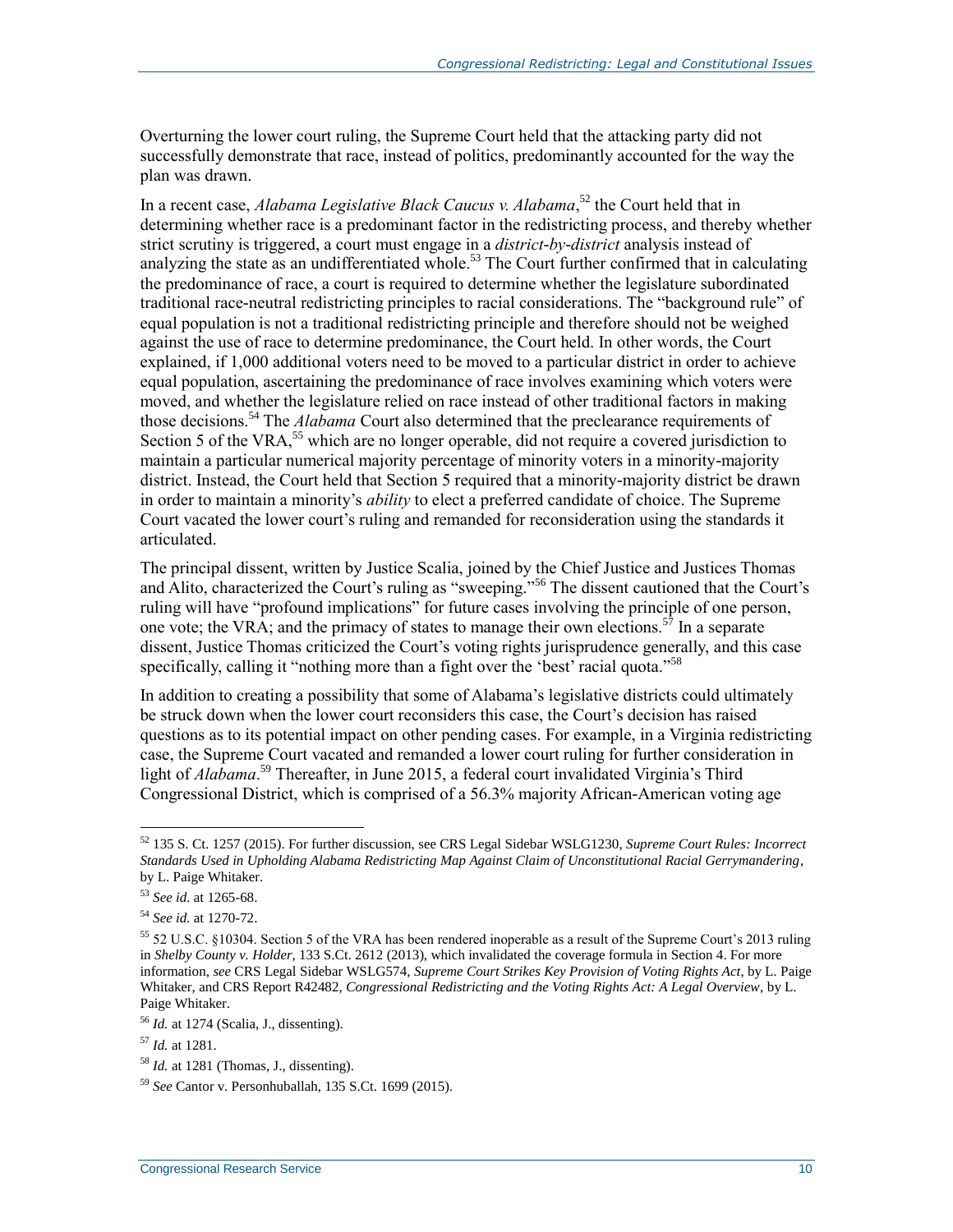population, as an unconstitutional racial gerrymander. The three-judge panel, by a 2-1 vote, ordered the Virginia legislature to draw a new congressional district map.<sup>60</sup>

*Alabama* is notable in that minority voters successfully challenged, under the Equal Protection Clause, districts that the state maintained were created to comply with the Voting Rights Act. The decision also represents the Court's most recent interpretation of the requirements of Section 5 of the VRA. This could be of interest to Congress should it decide to draft a new coverage formula in order to reinstitute Section 5 preclearance.

### **Who Is Authorized to Draw and Implement a Redistricting Plan?**

In the bulk of the states, the legislature has primary authority over congressional redistricting.<sup>61</sup> Due in part to concerns about partisan political gerrymandering—the drawing of districts for partisan political advantage—some states have adopted independent commissions for conducting redistricting. For example, Arizona<sup>62</sup> and California<sup>63</sup> created such independent redistricting commissions by ballot initiative, thereby removing control of congressional redistricting from the states' legislative bodies and vesting it in commissions. The ballot initiatives specify how commission members are to be appointed, and the procedures to be followed in drawing congressional (and state legislative) districts. In Arizona, the state legislature filed suit challenging the constitutionality of the independent commission.

At the end of its 2014 term, in *Arizona State Legislature v. Arizona Independent Redistricting*  Commission,<sup>64</sup> the Supreme Court upheld the constitutionality of an independent commission, established by initiative, for drawing congressional district boundaries. Affirming a lower court ruling, <sup>65</sup> the Supreme Court held that the Elections Clause of the Constitution, Article I,  $\S$  4, clause 1, permits a commission—instead of a state legislature—to draw congressional districts. The Elections Clause provides that the times, places, and manner of holding congressional elections be prescribed in each state "by the Legislature thereof." It further specifies that the Congress may at any time "make or alter" such laws. Announcing that "all political power flows from the people," the Court stated that the history and purpose of the Elections Clause do not support a conclusion that the people of a state are prevented from creating an independent commission to draw congressional districts.<sup>66</sup> The main purpose of the Elections Clause, in the Court's view, was to empower Congress to override state election laws,  $\sigma$  particularly those that

 $\overline{a}$ 

 $^{66}$  Ariz. State Legislature, 135 S.Ct. at 2677 (citing McCulloch v. Maryland, 17 U.S. 316 (1819)).

<sup>60</sup> *See* Page v. Virginia State Board of Elections, 15 F.Supp. 3d 657 (E.D. Va. 2014).

<sup>61</sup> *See* All About Redistricting, Professor Justin Levitt's guide to drawing the electoral lines at http://redistricting.lls.edu/who-state.php.

<sup>62</sup> ARIZ. CONST. ART. IV, pt. 2, § 1.

<sup>63</sup> CAL. GOV'T CODE §§ 8251-8253.6.

<sup>64</sup> 135 S.Ct. 2652 (2015).

<sup>65</sup> *See* Ariz. State Legislature v. Ariz. Indep. Redistricting Comm'n, 997 F. Supp. 2d 1047 (D. Ariz. 2014). By a 2-1 vote, the three-judge panel held that removing congressional redistricting authority from the state legislature did not violate the Elections Clause. The term "Legislature," the court held, "encompasses the entire lawmaking function of the state." *Id.* at 1054 (quoting Brown v. Sec'y of State of Fla., 668 F.3d 1271, 1278-79 ( $11<sup>th</sup>$  Cir. 2012)). The Arizona state legislature appealed the ruling to the U.S. Supreme Court in accordance with a federal law providing that constitutional challenges to federal or state legislative districts are considered by a three-judge federal district court panel, with direct appeal to the U.S. Supreme Court. 28 U.S.C. §§ 2284, 1253. Note that in a pending case, discussed *supra*, n.36, the U.S. Supreme Court will be considering the scope of § 2284.

<sup>67</sup> *Id.* at 2672 ("[T]he Clause 'was the Framers' insurance against the possibility that a State would refuse to provide for the election of representatives to the Federal Congress.'" (citing Arizona v. Inter Tribal Council of Ariz., Inc., 133 S. Ct. 2247, 2253 (2013))).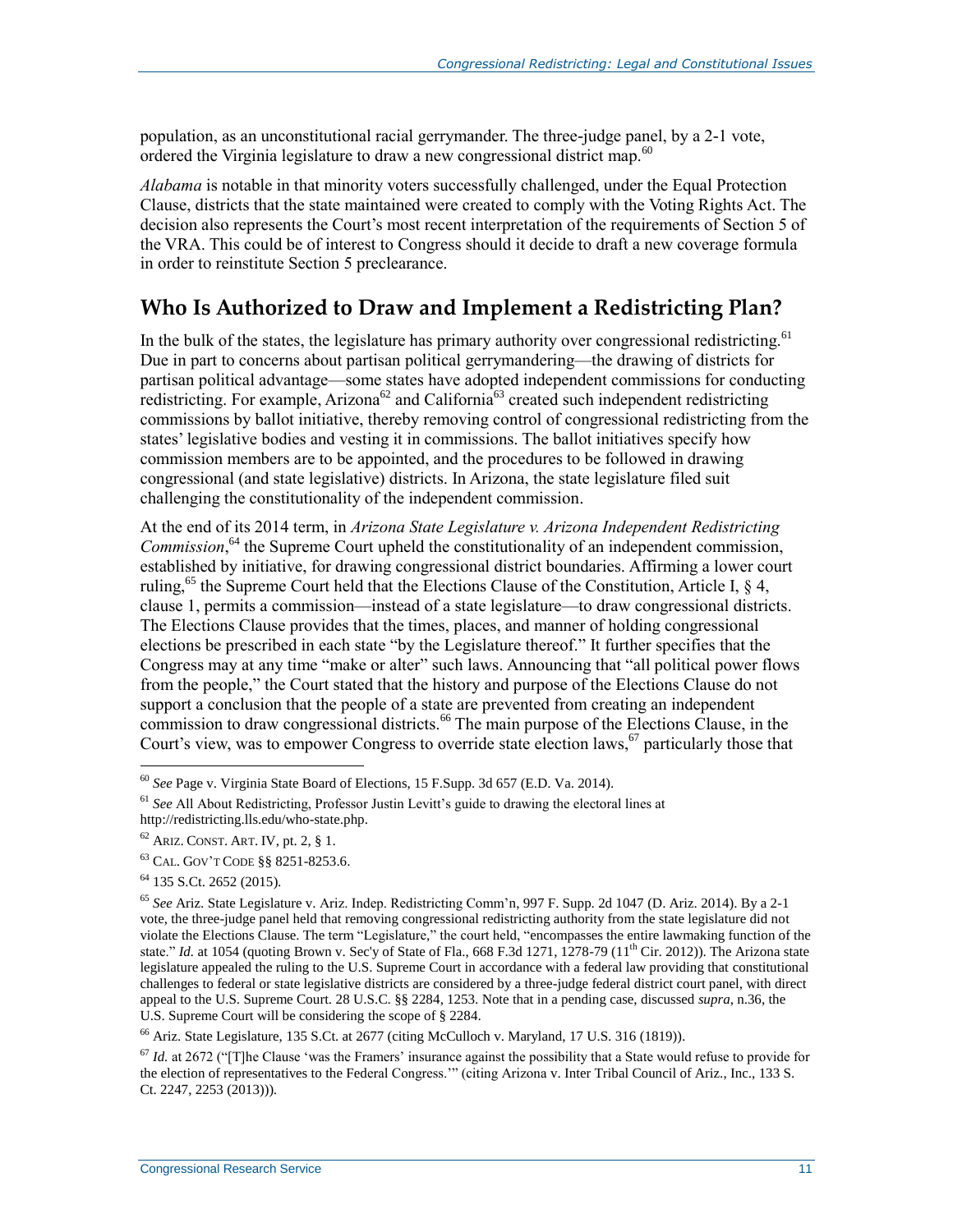involve political "manipulation of electoral rules" by state politicians acting in their own selfinterest. It was not designed to restrict "the way" that states enact such legislation.<sup>68</sup>

As the Court has recognized in other cases, the term "legislature" is used several times in the U.S. Constitution. The Court reviewed the cases in which it had considered the term, and read them to evidence that the meaning of the term differs according to its context. For example, in a 1916 case, the Court held that the term "legislature" was not limited to the representative body alone, but instead, encompassed a veto power held by the people through a referendum.<sup>69</sup> Similarly, in a 1932 case, the Court held that a state's legislative authority included not just the two houses of the legislature, but also the veto power of the governor.<sup>70</sup> In a 1920 case, however, the Court held that in the context of ratifying constitutional amendments, the term "legislature" has a different meaning, one that excludes the referendum and a governor's veto.<sup>7</sup>

While acknowledging that initiatives were not addressed in its prior case law, the Court found no constitutional barrier to a state empowering its people with a legislative function. Furthermore, even though the framers of the Constitution may not have envisioned the modern initiative process, the Court ruled that legislating through initiative is in "full harmony" with the Constitution's conception that the people are the source of governmental power.<sup>72</sup> The Court further cautioned that the Elections Clause should not be interpreted to single out federal elections as the one area where states cannot use citizen initiatives as an alternative legislative process.<sup>73</sup>

The Court also held that Arizona's congressional redistricting process comports with a federal redistricting statute, codified at 2 U. S. C.  $\S$  2a(c), providing that until a state is redistricted as provided "by the law" of the state, it must follow federally prescribed congressional redistricting procedures. Examining its legislative history, the Court determined that Congress clearly intended that the statute provide states with the full authority to employ their own laws and regulations including initiatives—in the creation of congressional districts. When Congress replaced the term "legislature" in the congressional apportionment laws of 1862 through 1901, to "the manner provided by the laws" of the state in the 1911 law, the Court determined that Congress was responding to several states supplementing the representative legislature mode of lawmaking with a direct lawmaking role for the people through initiative and referendum.<sup>74</sup> As Congress used virtually identical language when it enacted Section 2a(c) in 1941, the Court concluded that Congress intended the statute to include redistricting by initiative.<sup>75</sup>

This case was decided by a 5-4 vote. In contrast to the majority, the dissent advocated for greater reliance on the text of the Elections Clause, maintaining that the meaning of the term "legislature" is unambiguous, with one consistent meaning throughout the text of the Constitution: a representative body that makes the laws of the people, rather than, as the Court held, differing meanings depending on its context. Writing the primary dissent in this case, Chief Justice Roberts pointed out that the Constitution contains 17 references to a state's legislature. All such references, he argued, are consistent with the understanding of a legislature as a representative body. More importantly, he maintained, many of these references to "legislature" in the

<sup>68</sup> *Id.* at 2672.

<sup>69</sup> *See id.* at 2666-67 (citing Ohio *ex rel.* Davis v. Hildebrant, 241 U. S. 565 (1916)).

<sup>70</sup> *See id.* at 2667 (citing Smiley v. Holm, 285 U. S. 355 (1932)).

<sup>71</sup> *See id.* at 2666-67 (citing Hawke v. Smith (No. 1), 253 U. S. 221 (1920)).

<sup>72</sup> *Id.* at 2674.

<sup>73</sup> *See id.* at 2673.

<sup>74</sup> *Id.* at 2668-69.

<sup>75</sup> *See id.* at 2669-70.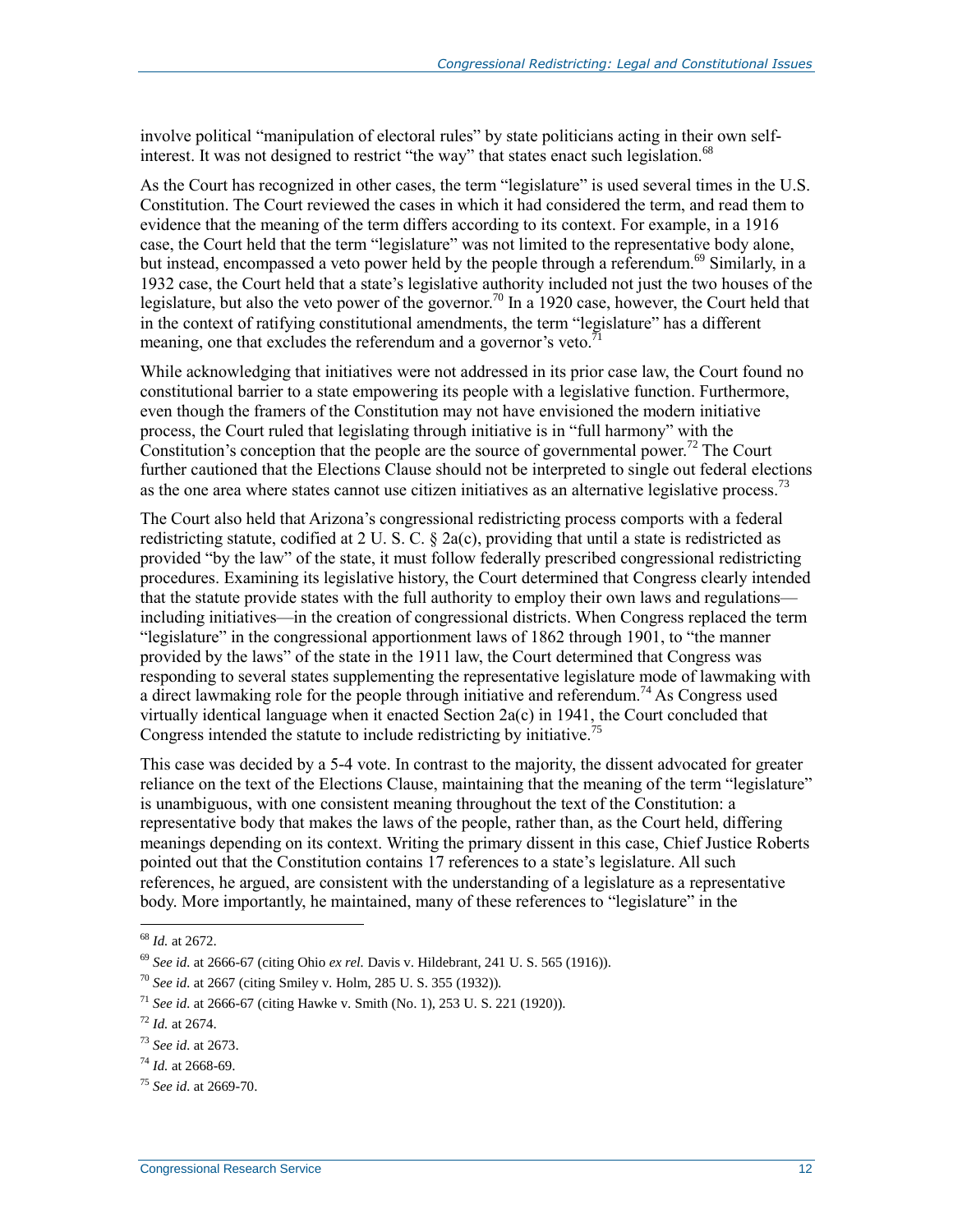Constitution are only consistent with the concept of an institutional legislature, and are indeed incompatible with the majority's interpretation that the term means the people as a whole.<sup>76</sup> In sum, the dissent concluded that the Court's ruling had no basis in the text, structure, or history of the Constitution.<sup>77</sup>

While Congress retains the power under the Constitution to make or alter election laws affecting congressional elections, this decision clarifies that states can enact such laws through the initiative process. For example, as discussed above, California has an initiative-established independent commission for drawing congressional district boundaries similar to Arizona.<sup>78</sup> Furthermore, election laws in other states, such as Ohio, prohibiting ballots providing for straightticket voting along party lines,<sup>79</sup> and Oregon, shortening the deadline for voter registration to 20 days before an election,<sup>80</sup> were enacted through the initiative process. This ruling suggests that such state laws regulating congressional elections are likely to withstand challenge under the Elections Clause.

# **Selected Legislation in the 114th Congress**

- H.R. 75, the Coretta Scott King Mid-Decade Redistricting Prohibition Act of 2015, would prohibit the states from carrying out more than one congressional redistricting following a decennial census and apportionment, unless a state is ordered by a court to do so in order to comply with the Constitution or to enforce the VRA.
- H.R. 1347, the John Tanner Fairness and Independence in Redistricting Act, would prohibit the states from conducting more than one congressional redistricting following a decennial census and apportionment, unless a state is ordered by a court to do so in order to comply with the Constitution or to enforce the VRA, and would require the states to conduct redistricting through independent commissions.
- H.R. 934, the Redistricting and Voter Protection Act of 2015, would require any state that, after enacting a congressional redistricting plan following a decennial census and apportionment, enacts a subsequent congressional redistricting plan prior to the next decennial census and apportionment, to obtain a declaratory judgment or preclearance as provided under Section 5 of the VRA in order for the subsequent plan to take effect.
- H.R. 1346, the Redistricting Transparency Act of 2015, would require the states to conduct the process of congressional redistricting in such a manner that the public is informed about proposed redistricting plans through a public Internet site, and has the opportunity to participate in developing congressional redistricting plans before they are adopted.
- H.R. 2173, the Redistricting Reform Act of 2015, would prohibit the states from conducting more than one congressional redistricting following a decennial

<sup>76</sup> *See id.* at 2680-81 (Roberts, C.J., dissenting).

<sup>77</sup> *Id.* at 2677 (Roberts, C.J., dissenting) ("The Court today performs … a magic trick with the Elections Clause.").

<sup>78</sup> CAL. CONST., Art. XXI, §2; Cal. Gov't. Code Ann. §§8251-8253.6.

<sup>79</sup> OHIO CONST., Art. V, §2a.

<sup>80</sup> ORE. CONST., Art. II, §2.